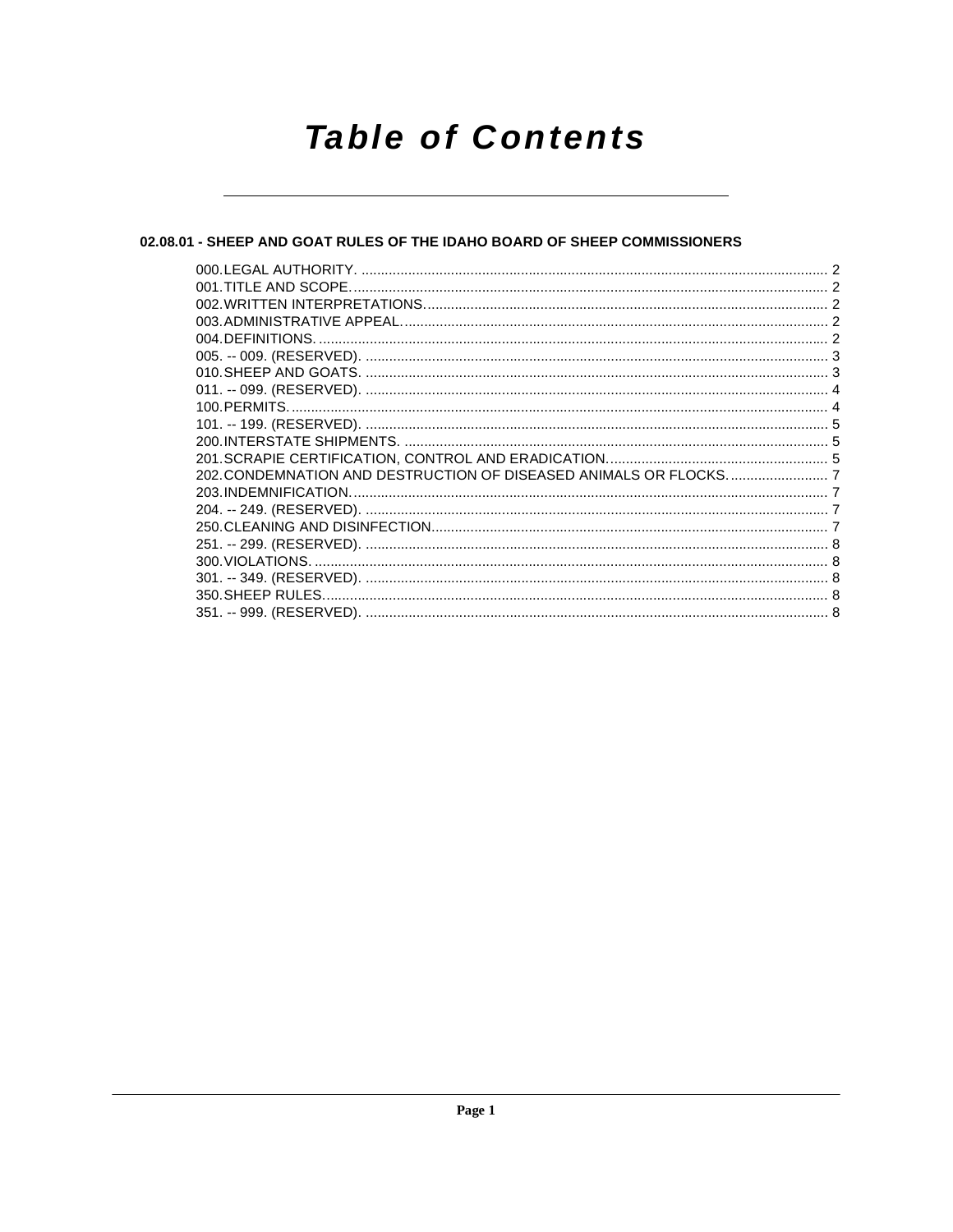#### **IDAPA 02 TITLE 08 Chapter 01**

# <span id="page-1-0"></span>**02.08.01 - SHEEP AND GOAT RULES OF THE IDAHO BOARD OF SHEEP COMMISSIONERS**

#### <span id="page-1-1"></span>**000. LEGAL AUTHORITY.**

This chapter is adopted under the legal authority of Title 25, Chapter 1, Idaho Code. (5-20-94)

#### <span id="page-1-2"></span>**001. TITLE AND SCOPE.**

The title of this chapter is the "Sheep and Goat Rules of the Idaho Board of Sheep Commissioners", hereafter referred to as "Board". This chapter has the following scope: These rules shall govern procedures for the prevention, control and eradication of diseases among sheep and goats, the interstate and intrastate movement of sheep and goats and the assessment of fees on sheep and goats to provide resources to carry out these functions. The official citation of this chapter is IDAPA 02.08.01, Section 000 et. seq. For example, this Section's citation is IDAPA 02.08.01, Section 001. (3-19-99)

#### <span id="page-1-3"></span>**002. WRITTEN INTERPRETATIONS.**

There are no written interpretations of these rules. (5-20-94)

#### <span id="page-1-4"></span>**003. ADMINISTRATIVE APPEAL.**

There is no provision for administrative appeals before the Board under this chapter. Hearing and appeal rights are set forth in Title 67, Chapter 52, Idaho Code. (3-19-99)

#### <span id="page-1-7"></span><span id="page-1-5"></span>**004. DEFINITIONS.**

<span id="page-1-6"></span>**01. Blackface Breeding Stock**. Intact male or female sheep of blackface breeds and intact male or neep that are crosses of blackface and other breeds of sheep. (3-19-99) female sheep that are crosses of blackface and other breeds of sheep.

<span id="page-1-8"></span>**02. Flock**. For the purpose of these rules, the terms flock or flocks shall be interchangeable with the terms herd or herds. (3-19-99)

<span id="page-1-9"></span>**03.** Idaho Flock Identification Number. A unique flock identification number assigned to the owner lock of blackface breeding sheep in the state of Idaho. (3-19-99) of each flock of blackface breeding sheep in the state of Idaho.

<span id="page-1-10"></span>**04. Official Individual Identification**. The unique identification of individual animals with an alpha numeric number applied as a tamper proof tag, tattoo, electronic device, or other tag approved by USDA or the Board. The Idaho Flock Identification number can serve as the official individual identification number if it contains a unique individual animal number in addition to the flock number. (3-19-99) individual animal number in addition to the flock number.

<span id="page-1-11"></span>**05.** Scrapie. A transmissible spongiform encephalopathy that is a nonfebrile, transmissible, insidious, degenerative disease affecting the central nervous system of sheep and goats. (3-19-99)

<span id="page-1-12"></span>**06.** Scrapie Exposed Animal. Any animal which has been in the same flock at the same time within the previous sixty (60) months as a scrapie positive animal excluding limited contacts. Limited contacts are contacts between animals that occur off the premises of the flock and do not occur during or immediately after parturition for any of the animals involved. (3-19-99)

<span id="page-1-13"></span>**07. Scrapie High Risk Animal**. An animal determined by epidemiologic investigation to face a high risk of developing clinical scrapie because the animal was: progeny of a scrapie-positive dam; born in the same contemporary lambing group as a scrapie-positive animal; or was born in the same contemporary lambing group as progeny of a scrapie-positive dam. Animals that fit the criteria for high risk animals which are determined by genetic testing to be QR or RR at the 171 codon, or are determined by other recognized testing procedures to pose no risk, may be exempted as high risk animals by the Board, upon the recommendation of the State Scrapie Certification Board, based upon evidence from the latest research information available. (3-19-99) Board, based upon evidence from the latest research information available.

<span id="page-1-14"></span>**08. Scrapie Infected Flock**. Any flock in which a scrapie-positive animal has been identified by a state or federal animal health official. (3-19-99)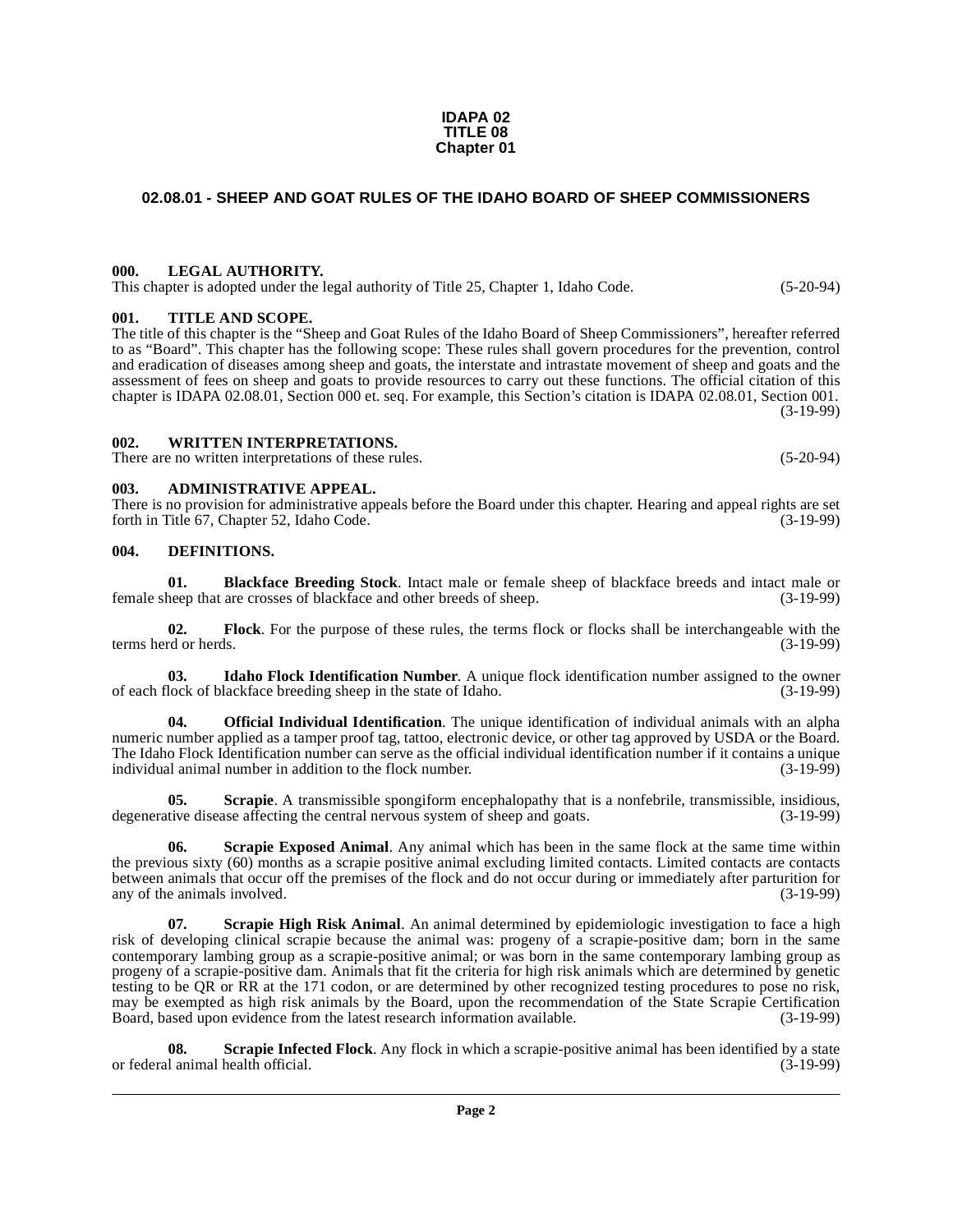<span id="page-2-5"></span>**09. Scrapie-Positive Animal**. An animal for which a diagnosis of scrapie has been made by the National Veterinary Services Laboratories, USDA, or another laboratory authorized by state or federal officials to conduct scrapie tests through histological examinations of central nervous system samples from the animal for microscopic lesions in the form of neuronal vacuoles or spongy degeneration; by the use of protease-resistant protein analysis or other confirmatory techniques used in conjunction with histological examinations; or by other diagnostic procedures approved for scrapie diagnosis by USDA. (3-19-99) procedures approved for scrapie diagnosis by USDA.

<span id="page-2-4"></span>**10. Scrapie Source Flock**. A flock in which an animal was born and subsequently diagnosed as scrapie-positive at less than fifty-four (54) months of age. A single trace to a flock must meet the following criteria to designate the flock as a source flock: The scrapie-positive animal must: (3-19-99)

a. Be identified with an Idaho Flock Identification Number on a tamper proof tag; or an official eartag, electronic device, ear tattoo, or flank tattoo which is correlated to the Idaho Flock Identification number on flock records; or (3-19-99)

b. Be identified with a DNA hereditary test or nose print; or (3-19-99)

c. Possess the original registry eartag or individual identification ear tag along with the movement, production, and registry records indicating birth in the source flock; or (3-19-99)

d. Be traced to the flock by a veterinary epidemiologist through a thorough epidemiological tion of records and all other available evidence. (3-19-99) investigation of records and all other available evidence.

<span id="page-2-8"></span>**11. Voluntary Scrapie Flock Certification Program**. A national voluntary program for classification relative to scrapie. (3-19-99) of flocks relative to scrapie.

#### <span id="page-2-0"></span>**005. -- 009. (RESERVED).**

#### <span id="page-2-6"></span><span id="page-2-1"></span>**010. SHEEP AND GOATS.**

<span id="page-2-7"></span>**01. State Entrance Requirements**. All sheep breeding stock and goats entering the state of Idaho except as provided in Subsections 010.03 and 010.05 and Subsections 200.01 and 200.02 of these rules shall be accompanied by a permit issued by the Board together with a certificate of veterinary inspection certifying that such sheep or goats are free from scrapie, scabies, foot rot, or symptoms of any communicable disease and are not known to have been exposed to scabies for a period of at least six (6) months immediately prior to date of inspection and are not known to have been exposed to any communicable disease for at least thirty (30) days immediately prior to date of inspection. All blackface breeding stock imported into the state of Idaho shall be individually identified with an official USDA identification tag, electronic device, or tattoo or other form of individual identification approved by the Board. The individual identification number shall be listed on the certificate of veterinary inspection. The original or true copy of the permit and certificate of veterinary inspection required by this rule shall be attached to the waybill covering such shipments. No sheep shall be shipped, trailed, or in any manner moved into the state of Idaho for any purpose if they originate in a state or area where sheep scabies is known to exist until the Board has been notified by the APHIS-USDA that such state or area where sheep scabies is known to exist has been classified by the APHIS-<br>USDA as a sheep scabies eradication area. (3-19-99) USDA as a sheep scabies eradication area.

<span id="page-2-3"></span>**02. Scabies**. All sheep and goats, including rams and bucks, entering Idaho and which have originated in an area or areas in which scabies is known to exist within the past six (6) months shall be treated with a product approved by the APHIS-USDA under the supervision of an authorized state or federal inspector or accredited veterinarian. At the time of shipment, such sheep or goats shall be accompanied by a permit from the Board and a certificate of veterinary inspection from the state of origin and also a treatment certificate showing that such sheep or goats have been treated at point of origin as herein required. Any and all shipments of sheep and goats entering Idaho, and which have originated in states where scabies is known to exist, shall be subject to a thirty  $(30)$  to sixty  $(60)$  day quarantine and inspection at the time of arrival at destination, and a second inspection at the time of quarantine release, or as often as it may be deemed necessary by the Board. (3-19-99) release, or as often as it may be deemed necessary by the Board.

<span id="page-2-2"></span>**03. Animals In Transit**. Sheep and goats in course of transit through the state of Idaho, in trucks, or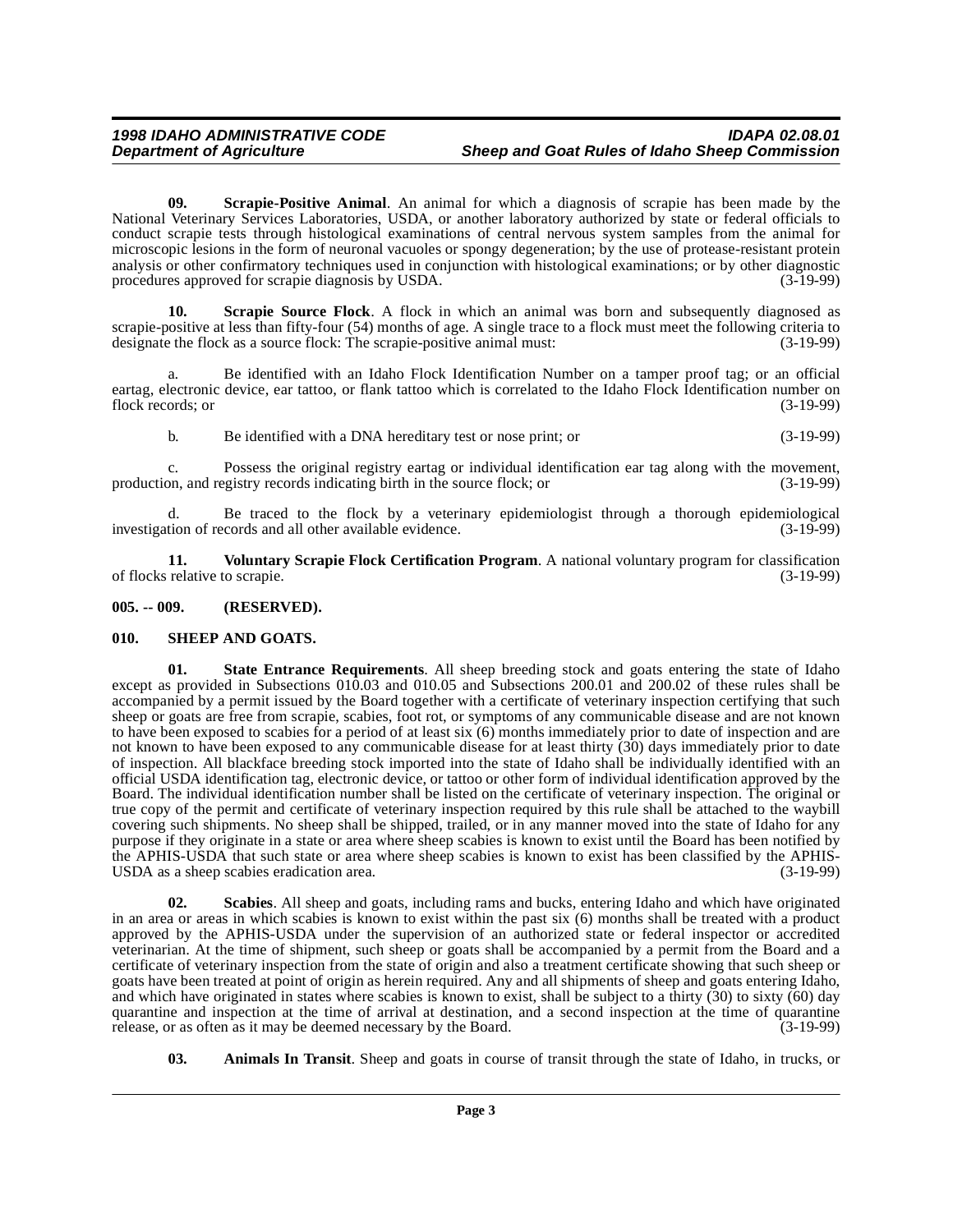#### **1998 IDAHO ADMINISTRATIVE CODE IDAPA 02.08.01 Sheep and Goat Rules of Idaho Sheep Commission**

other vehicles from a point without the state of Idaho to another state or country, are not to be unloaded in Idaho except in pens designated by APHIS-USDA for purpose of feed, water and rest for a period of time not to exceed ten (10) days, need not comply with Subsection 010.01, provided waybills or other documents accompanying the sheep or goats show origin and destination of such sheep and goats. Failure to have such waybills or other documents with the sheep or goats shall constitute a violation of these rules. The Board, however, may prohibit the transportation of any sheep or goats through the state it feels represents a threat to the general health and welfare of the Idaho sheep industry. (3-19-99) industry. (3-19-99)

<span id="page-3-3"></span>**04. Milk Goats**. All milk type goats, including bucks, entering Idaho shall be accompanied by a permit issued by the Board, together with a certificate of veterinary inspection issued at point of origin by an authorized veterinarian, to which certificate of veterinary inspection there shall be attached a negative test for brucellosis, conducted within thirty (30) days of the date of entry into the state of Idaho. The negative test chart shall be signed by the person in charge of the laboratory where the test was made and approved by the state livestock sanitary official of the state of origin. Goats entering Idaho on a short term temporary basis for show or other temporary purposes may be exempted from having a negative test for brucellosis completed, with permission from the Board. (3-19-99)

## <span id="page-3-7"></span><span id="page-3-5"></span>**05. Scrapie**. (5-20-94)

a. Program Standards. The USDA Voluntary Scrapie Flock Certification Uniform Methods and Rules, October 1, 1992, as amended in 1997; and Scrapie in Sheep and Goats, Title 9, Parts 54 and 79, Code of Federal Regulations, January 1, 1997, as amended, are hereby incorporated by reference as the minimum standards for the scrapie control and eradication program in Idaho. Copies of these documents are on file at the Idaho Department of Agriculture, Division of Animal Industries, 2270 Old Penitentiary Road, Boise, Idaho 83712 and through the Department of Administration, Office of the Rules Coordinator, located at 650 West State Street, Boise, Idaho 83720 and are available upon request. (3-19-99)

b. Importation of Exposed, Suspect and High Risk Animals. Sheep and goats that are scrapie suspect, exposed or high risk animals or from scrapie infected, source, trace or exposed flocks, as defined in the Voluntary Scrapie Flock Certification Uniform Methods and Rules, and Scrapie in Sheep and Goats, Title 9, Parts 54 and 79, Code of Federal Regulations, shall not be allowed entry into Idaho except as follows: Scrapie suspect, exposed or high risk animals and animals from infected, source, trace or exposed flocks may be imported directly to approved scrapie research facilities, approved slaughter facilities for immediate slaughter or to approved feedlots for finish feeding for slaughter only, if accompanied by a permit issued by the Board or its representative; and the animals are individually identified by official identification tattoos, tags, or devices on a VS 1-27 or other approved movement document. Each such animal shall also be identified with an indelible "S" mark at least one inch high on the left jaw. (3-19-99)

# <span id="page-3-0"></span>**011. -- 099. (RESERVED).**

# <span id="page-3-4"></span><span id="page-3-1"></span>**100. PERMITS.**

<span id="page-3-6"></span>**01. Request For Permits**. Request for the permits required under Section 010 shall be in writing, by telephone or facsimile and shall set forth the name and address of the owner of the animals offered for movement into the state of Idaho, the number and class of sheep and goats to be brought in, the destination, the name and address of the consignee, and the approximate date and place of entry. A copy of the permit, or permit number written on the face of the waybill or certificate of veterinary inspection accompanying movement, shall be shown to a representative of the Board or any law enforcement officer of the state, county, or municipality of the state of Idaho upon request.

(3-19-99)

<span id="page-3-2"></span>**02. Certificates Of Veterinary Inspection To Be Furnished**. Copies of the certificates of veterinary inspection from the point of origin shall accompany the shipment and shall include a copy of the permit or the permit number written on the face of the certificate of veterinary inspection and shall be shown to a representative of the Board or any law enforcement officer of the state, county, or municipality of the state of Idaho upon request, and a copy forwarded to the Idaho Department of Agriculture, Division of Animal Industries, c/o Idaho Board of Sheep Commissioners, P.O. Box 7249, Boise, Idaho 83707 immediately after issuance for sheep and goats entering the state of Idaho. (3-19-99) of Idaho. (3-19-99)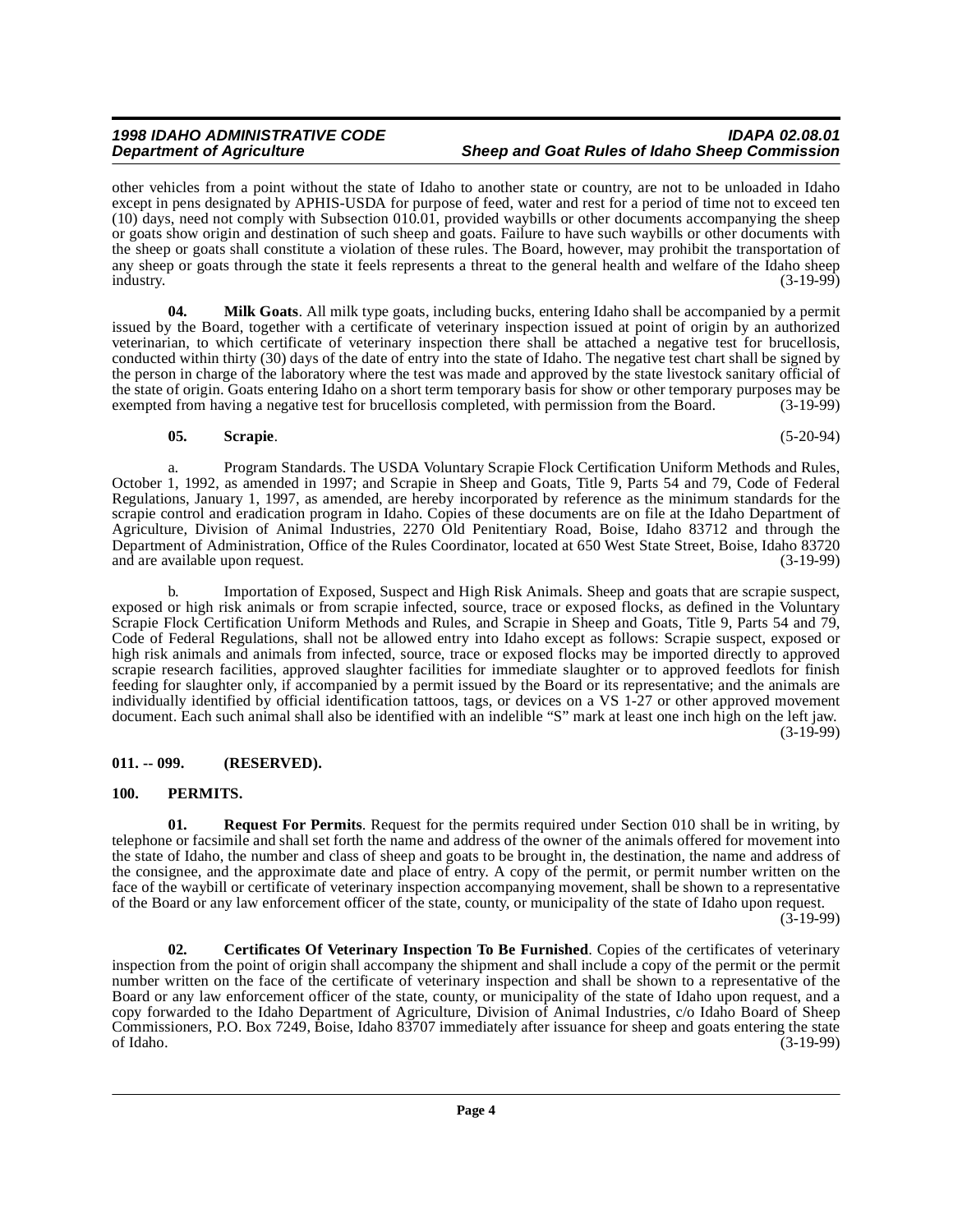#### **1998 IDAHO ADMINISTRATIVE CODE IDAPA 02.08.01 Sheep and Goat Rules of Idaho Sheep Commission**

<span id="page-4-6"></span>**03. Inspection Fees**. An inspection fee of one hundred dollars (\$100) per incidence, plus mileage, shall be paid on all sheep and goats entering or leaving the state that have failed to comply with the import or export regulations and require an inspection. (5-20-94) regulations and require an inspection.

<span id="page-4-4"></span>**04. Examination And Treatment Fees**. The Board may assess a fee on sheep and goat producers who receive services from the Board or its representatives, such as examination and treatment of animals for diseases or<br>parasites. The fees assessed shall not exceed the actual costs for the services rendered. (3-19-99) parasites. The fees assessed shall not exceed the actual costs for the services rendered.

# <span id="page-4-0"></span>**101. -- 199. (RESERVED).**

# <span id="page-4-7"></span><span id="page-4-1"></span>**200. INTERSTATE SHIPMENTS.**

<span id="page-4-11"></span>**01. Waybill Requirement**. All feeding and breeding sheep and goats leaving the state of Idaho by any common carrier, by railroad, truck, private conveyance, or any kind of transportation shall be accompanied by a waybill, stating the owner's name and indicating destination of sheep or goats, or shall be accompanied by a certificate of veterinary inspection issued by an inspector appointed by the Board or a representative of the APHIS-USDA, or accredited veterinarian; said certificates of veterinary inspection to be dated not more than ten (10) days prior to date of movement, and shall comply with the rules for the state of destination.  $(3-19-99)$ prior to date of movement, and shall comply with the rules for the state of destination.

<span id="page-4-12"></span>**02. Waybill Violation**. Failure to have such waybills or other documents with the sheep or goats shall constitute a violation of these rules and shall be punishable as provided in Section 300. (5-5-80)

<span id="page-4-3"></span>**03. Carriers**. No common or contract carrier or owner or caretaker shall unload any sheep or goats within the state of Idaho from other states or country, other than as provided in Subsections 010.03 and 010.05, and Section 200, of these rules, unless such shipments be accompanied by a permit issued by the Board and the official certificate as provided herein. The original or true copy of each certificate with permit shall be attached to the waybill covering such shipments or be in possession of the owner or caretaker of shipment.

<span id="page-4-13"></span>**04. Who May Inspect**. Regularly authorized state or federal inspectors and duly licensed and accredited veterinarians. (5-5-80)

<span id="page-4-8"></span>**05. Official In Charge Of Sheep And Goats**. Idaho Department of Agriculture, Division of Animal Idaho Board of Sheep Commissioners, PO Box 7249, Boise, Idaho 83707. (3-19-99) Industry, Idaho Board of Sheep Commissioners, PO Box 7249, Boise, Idaho 83707.

## <span id="page-4-10"></span><span id="page-4-2"></span>**201. SCRAPIE CERTIFICATION, CONTROL AND ERADICATION.**

**01. Scrapie Certification Program**. The Board adopts the provisions of the Voluntary Scrapie Flock Certification Uniform Methods and Rules, which were effective October 1, 1992, and amended in 1997, as the minimum standards for the scrapie program in Idaho. (3-19-99) minimum standards for the scrapie program in Idaho.

## <span id="page-4-9"></span><span id="page-4-5"></span>**02. Identification Of Blackface Breeding Sheep**. (3-19-99)

a. The Board or its designee shall designate the form and content of the Idaho flock identification number, approve identification devices for utilization of the flock identification number, assure availability of flock identification devices, and assign Idaho flock identification numbers to owners or possessors of blackface breeding<br>(3-19-99) stock. (3-19-99)

Owners and possessors of blackface breeding stock shall bear the cost of obtaining the ices and placing the device in or on the animal. (3-19-99) identification devices and placing the device in or on the animal.

c. All owners or possessors of blackface breeding stock in Idaho shall identify all blackface breeding stock in the flock which are one (1) year of age or older with an Idaho flock identification number. Blackface breeding stock of any age shall be identified with a flock identification number before transfer of ownership or possession. (3-19-99)

Blackface breeding stock imported into the state shall be identified with a flock identification nety  $(90)$  days of entry into the state.  $(3-19-99)$ number within ninety (90) days of entry into the state.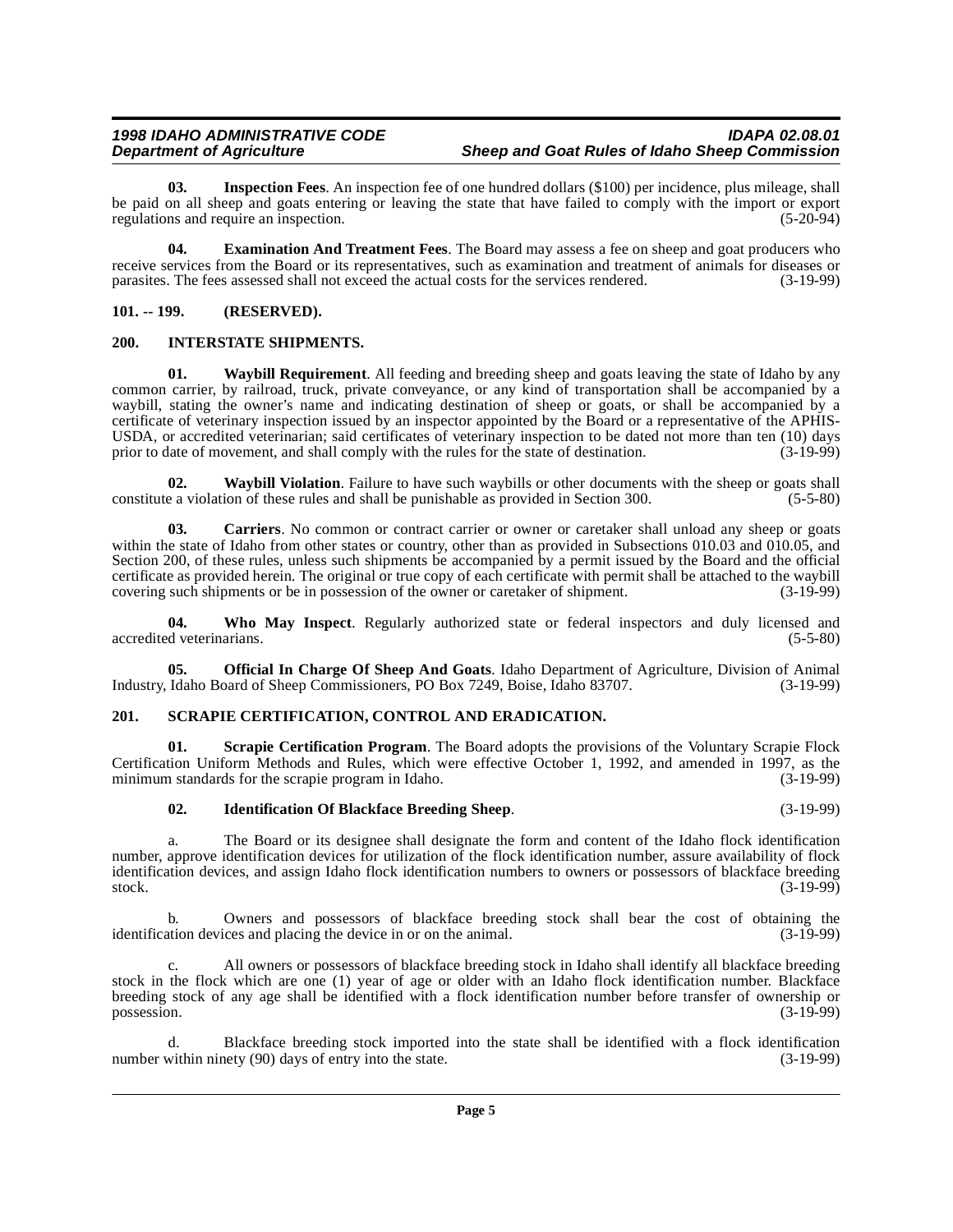e. Blackface breeding stock of any age shall be identified with a flock identification number prior to not of such sheep from the premise of origin for show, sale, purchase or other movement. (3-19-99) movement of such sheep from the premise of origin for show, sale, purchase or other movement.

f. Blackface breeding stock sold within the state shall retain the original flock identification number. In the event an animal loses a flock identification device, the owner of the animal shall re-identify the animal with his or her flock identification number and shall maintain records to document the original and new flock identification numbers.  $(3-19-99)$ 

Acceptable devices for application of the flock identification number to blackface breeding stock shall include: tamper proof ear tags bearing the flock identification number, legible tattoos bearing the flock identification number, electronic devices with owner records correlated to the flock identification number, approved voluntary scrapie flock certification program identification devices, and other identification devices approved by the Board. (3-19-99)

h. Blackface animals exempt from the requirement for identification with a flock identification number shall include:

i. Neutered animals. (3-19-99)

ii. Sexually intact market lambs consigned directly to an approved slaughter facility or consigned directly to an approved lamb feedlot for finish feeding for slaughter only. Animals in approved feedlots may be removed only to approved slaughter facilities or other approved feedlots. (3-19-99) removed only to approved slaughter facilities or other approved feedlots.

iii. Lambs under (1) one year of age that have not been sold or transferred to the possession of another r entity. (3-19-99) person or entity.

iv. Lambs under ninety (90) days of age accompanied by their dams, which are identified with a flock identification number, may be sold or transferred to the possession of another without being identified with a flock<br>(3-19-99) identification number.

<span id="page-5-1"></span>**03. Quarantine**. Infected and source flocks or flocks that have received high risk animals shall be placed and held under quarantine until the infected or high risk animals have been slaughtered or depopulated and the flock has qualified for and has been enrolled in the Voluntary Scrapie Flock Certification program. Flocks not participating in the certification program shall remain under quarantine until the entire flock has been depopulated. (3-19-99)

<span id="page-5-2"></span>**04. Restriction Of Exposed Animals**. Scrapie exposed flocks and animals from exposed flocks shall be placed under a hold order when the flock or animals are determined to be exposed. An epidemiological investigation will be conducted on the flock or animals to determine the risk of infection with scrapie. The flock or animals will be maintained under hold order until the flock has fulfilled Section III of the Scrapie Uniform Methods and Rules or until the scrapie epidemiologist has determined that the flock or animals do not pose a substantial risk to other flocks. (5-20-94)

<span id="page-5-0"></span>**05. Movement Of Restricted Animals**. Animals from infected and source flocks and high risk may be moved from quarantined premises only under the following conditions: (3-19-99) animals may be moved from quarantined premises only under the following conditions:

a. The animals are individually identified on a VS 1-27 form or other approved document, by official eartags, tattoos or devices. (5-20-94)

b. The animals are indelibly marked with an "S" at least one (1) inch high on the left jaw. (5-20-94)

c. The animals are consigned directly to an approved slaughter facility for immediate slaughter or to an approved feedlot for finish feeding for slaughter only. Animals in approved feedlots may be removed only to<br>approved slaughter facilities or other approved feedlots; or approved slaughter facilities or other approved feedlots; or

d. The animals are consigned directly to an approved livestock market for sale directly to an approved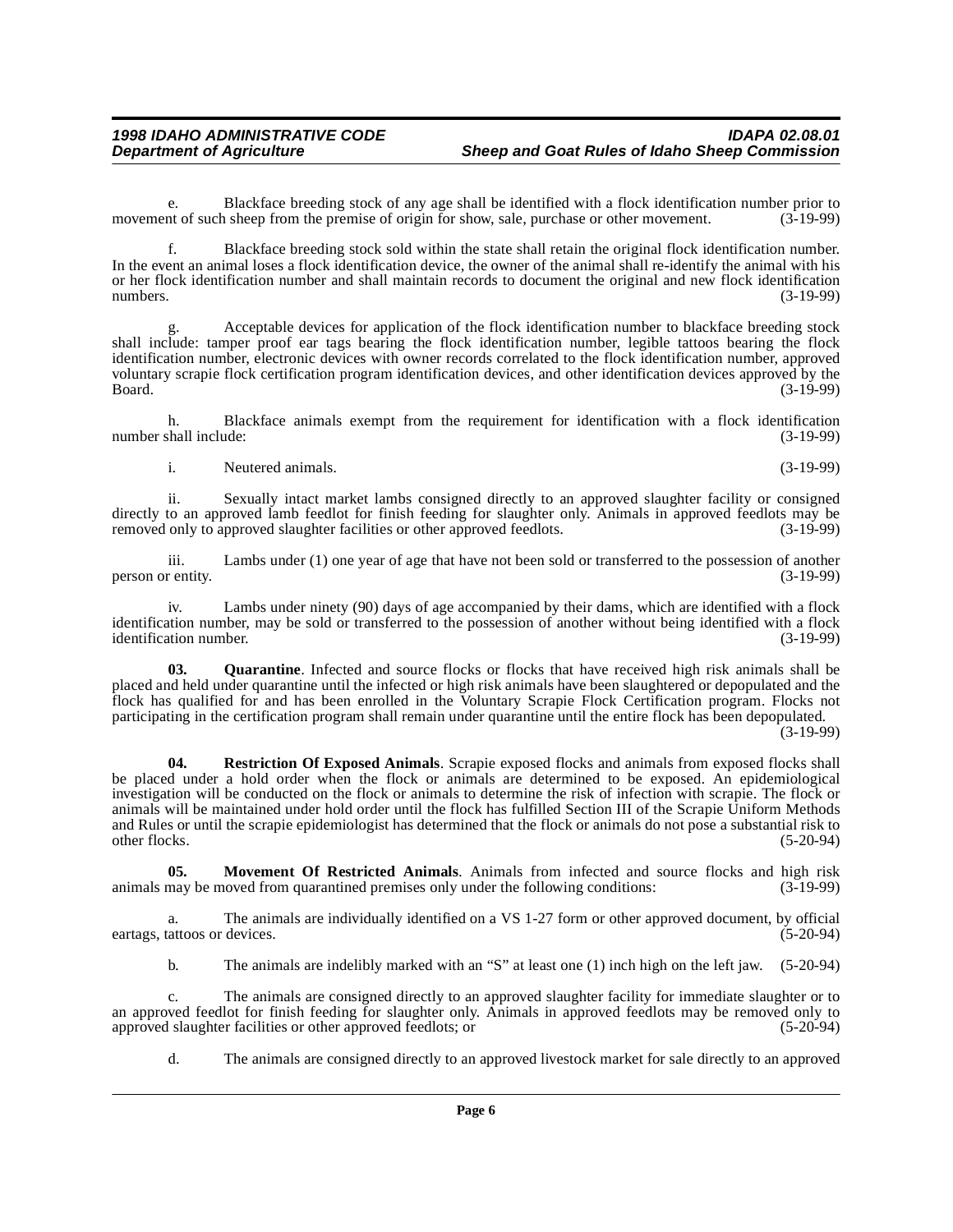#### **1998 IDAHO ADMINISTRATIVE CODE IDAPA 02.08.01 Sheep and Goat Rules of Idaho Sheep Commission**

slaughter facility for immediate slaughter or to an approved feedlot for finish feeding for slaughter only. The animals must be individually identified on a VS 1-27 form or other approved document for movement from the approved livestock market to final destination. livestock market to final destination.

e. The Board or its representative may, by written permission, allow the animals to be moved, under quarantine, to other pre-approved locations. The animals may be moved in sealed vehicles or be accompanied in transit by representatives of the Board in lieu of individual identification. Animals so moved shall be retained under quarantine at the new location. (3-19-99)

## <span id="page-6-8"></span><span id="page-6-0"></span>**202. CONDEMNATION AND DESTRUCTION OF DISEASED ANIMALS OR FLOCKS.**

<span id="page-6-6"></span>**01. Animals Or Flocks Infected**. Animals or flocks determined by representatives of the Board or USDA to be infected with scrapie or other contagious, infectious, or communicable diseases which have been identified by the Board to be diseases of concern to the sheep or goat industry of the state may be condemned by order of the Board.  $(3-19-99)$ 

<span id="page-6-5"></span>**02. Animals Or Flocks Condemned**. Animals or flocks condemned by order of the Board shall be destroyed or otherwise disposed of as directed by order of the Board and under the conditions set by the Board.

(3-19-99)

#### <span id="page-6-9"></span><span id="page-6-1"></span>**203. INDEMNIFICATION.**

<span id="page-6-13"></span>**01. Owners, Individuals, Partnerships, Corporations Or Other Legal Entities**. Owners, individuals, partnerships, corporations or other legal entities whose animals or flocks have been destroyed or otherwise disposed of by order of the Board may be eligible for indemnification in the form of cash payment from the Sheep and Goat Disease Indemnity Fund for all or part of the value of the animals destroyed or otherwise disposed of and for the actual cost for burial or disposal of animal carcasses. (3-19-99) and for the actual cost for burial or disposal of animal carcasses.

<span id="page-6-11"></span>**02. Indemnity Payments Paid**. Indemnity payments shall be paid only to an owner of sheep or goats that were born in the state of Idaho or were imported into the state in compliance with existing Idaho statutes and rules promulgated thereunder. (3-19-99) rules promulgated thereunder.

<span id="page-6-4"></span>**03. Amount Of Indemnity To Be Paid For Each Animal**. The amount of indemnity to be paid for each animal shall be determined by the Board and shall not exceed the difference between the appraised price, less federal indemnity, and the salvage value of the animal. In the event federal indemnity is not available the amount of indemnity shall not exceed the difference between the appraised price and salvage value.

**04. Maximum Amount Of Indemnity**. The maximum amount of indemnity for each animal shall not exceed: (3-19-99)

- <span id="page-6-12"></span>a. Ewes or does one (1) year of age or older - two hundred dollars (\$200) per head. (3-19-99)
- <span id="page-6-10"></span>b. Rams or billies one (1) year of age or older - four hundred dollars (\$400) per head. (3-19-99)

c. Lambs or kids under one (1) year of age - current market price per pound with a maximum of one hundred dollars  $(\$100)$  per head.

**05. Indemnity Payment Upon Approval Of Appraisal**. Upon approval of the appraisal, one-half (1/ 2) of the indemnity payment will be paid at that time. The other one-half  $(1/2)$  of the indemnity payment, or the prorated portion thereof, will be paid at the end of the fiscal year.  $(3-19-99)$ prorated portion thereof, will be paid at the end of the fiscal year.

#### <span id="page-6-2"></span>**204. -- 249. (RESERVED).**

#### <span id="page-6-7"></span><span id="page-6-3"></span>**250. CLEANING AND DISINFECTION.**

Barns, sheds, stockyards, trucks, aircraft, ferryboats and other vehicles, feed yards, stables, pens, corrals, lanes and premises which have been used in confining, trailing, or transporting any sheep or goats affected or infected with any contagious, infectious or communicable diseases, shall be cleaned and disinfected under state or federal supervision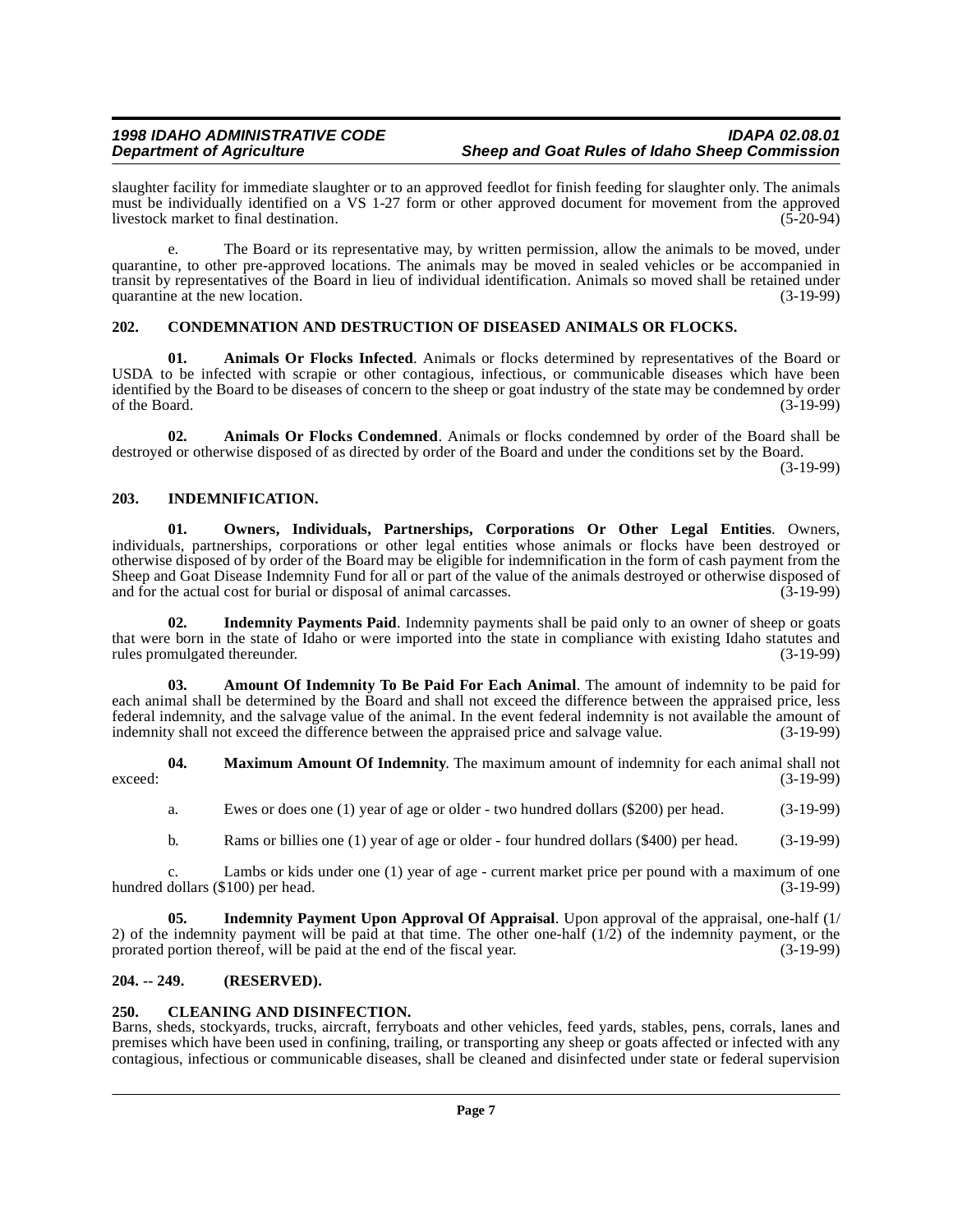as directed by the Board or an authorized representative of the Board, and the owner of such premises, conveyances, or carrier shall be responsible for such cleaning and disinfecting. (3-19-99) or carrier shall be responsible for such cleaning and disinfecting.

#### <span id="page-7-0"></span>**251. -- 299. (RESERVED).**

#### <span id="page-7-10"></span><span id="page-7-1"></span>**300. VIOLATIONS.**

Any person, company, corporation or association or any agent, servant or employee of such, who shall violate or disregard any of these sheep and goat rules or any other sanitary or quarantine rule, order of the Board or inspector thereof shall be deemed guilty of a misdemeanor and upon conviction be fined not less than one hundred dollars (\$100) nor more than five thousand dollars (\$5,000) for each offense. (3-19-99)

#### <span id="page-7-2"></span>**301. -- 349. (RESERVED).**

#### <span id="page-7-9"></span><span id="page-7-3"></span>**350. SHEEP RULES.**

The following rules shall apply to all sheep. (5-5-80)

<span id="page-7-8"></span>**01. Payment Of Assessment**. The owner of sheep on July 1st of the assessment year shall be responsible for the payment of the assessment levied by the Boards as provided for in Section 25-130 and 25-131, Idaho Code. The rate of assessment shall be six cents (\$.06) per pound on all wool, in the grease basis, except tags, crutchings, and dead wool. (3-18-99)

<span id="page-7-5"></span>**02. Assessment As Resident Sheep**. The assessment shall be levied and assessed to the producer at the time of the first sale of wool and shall be deducted by the first purchaser from the price paid to the producer at the time of such sale. (5-5-80)

<span id="page-7-7"></span>**03. Migratory Sheep**. In the event that a sheep, which produces wool subject to this assessment, shall be located outside the state of Idaho during a part of the assessment year, the amount of the assessment shall be reduced on a pro rata basis. A grower will be required to request a pro rata adjustment in writing to the Board.

(3-19-99)

<span id="page-7-6"></span>**04. Costs Of Collection**. All costs of collection of delinquent assessments shall be borne as an additional charge against the delinquent assessee first purchaser. (7-1-93)

## <span id="page-7-4"></span>**351. -- 999. (RESERVED).**